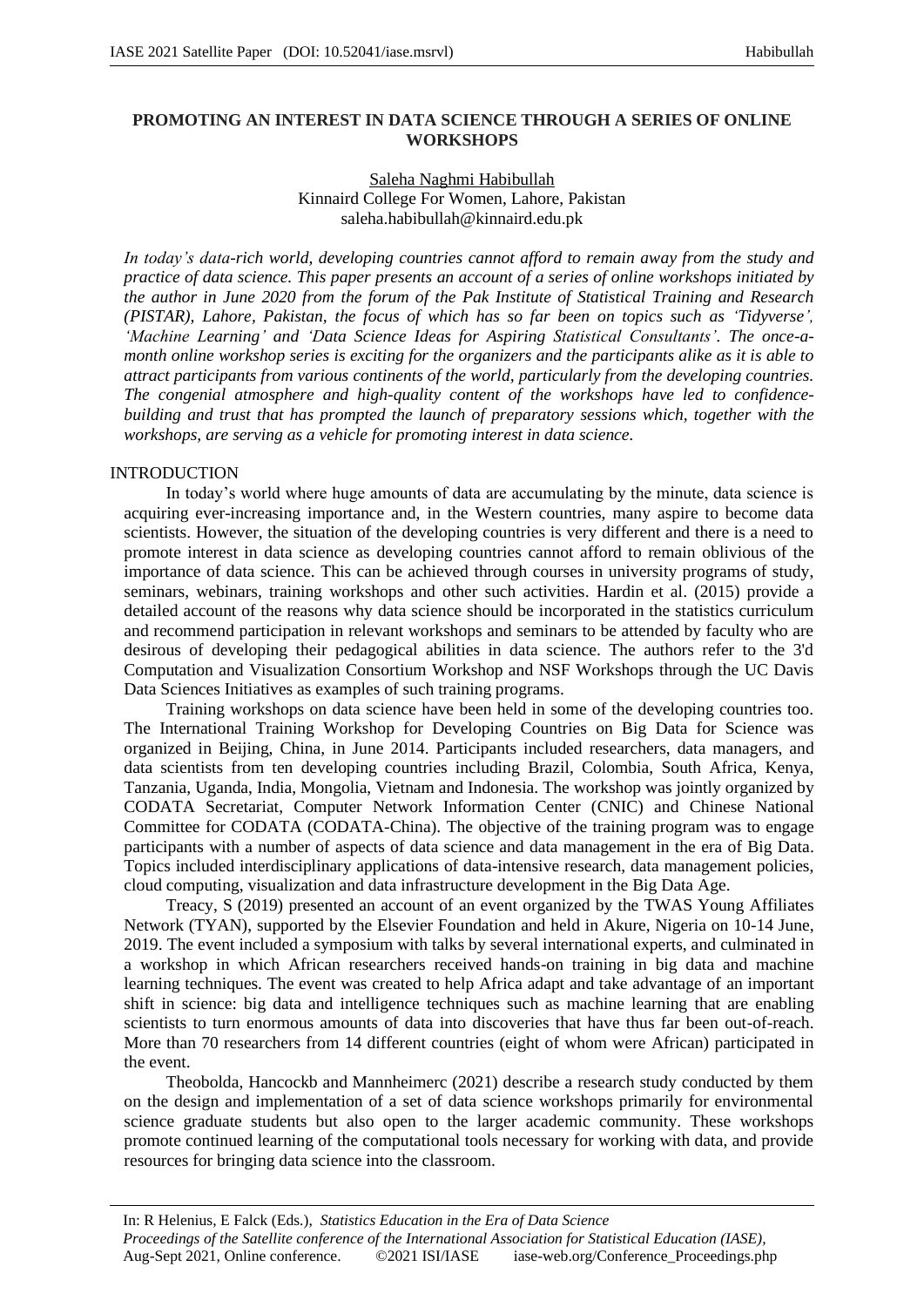This paper presents an account of the workshop-series launched in June 2020 from the forum of PISTAR. Ten workshops were completed by April 2021, the first five on Tidyverse, the next four on Machine Learning, and the tenth one on pivot tables in Excel. The months from May to August 2021 were allocated to a set of five workshops on 'Data Science Ideas for Aspiring Statistical Consultants'. The once-a-month PISTAR online workshop series attracts not only national but also international colleagues from various countries of the world, particularly the developing countries and, all workshops held so far being linked with data science in one way or the other, PISTAR is playing a significant role in promoting interest in this emerging discipline among academic and professional statisticians of Pakistan as well as of other developing countries.

#### PISTAR ONLINE WORKSHOP SERIES

#### *Commencement*

The COVID-19 pandemic has had a huge impact on the world and, among many other difficulties, normal educational activities have been hampered. However, with the conviction that learning must go on, in June 2020, the author endeavored to commence a series of online workshops in her capacity as Honorary Director of the Pak Institute of Statistical Training and Research (PISTAR), Lahore, Pakistan.

COVID-19 had hit Pakistan in March 2020 when, all of a sudden, lockdown was announced and educational institutions at all levels were closed down. Whereas the first two/three weeks were those of 'disorientation' and bewilderment, in April/May 2020, some of the leading higher education institutions of the country including Kinnaird College For Women Lahore (KC) started taking their first steps toward the online mode of instruction. At Kinnaird, the month of May was reserved for preparation, and the first day of online classes was 1<sup>st</sup> June 2020. For a huge majority of the facultymembers, this was their very first experience with online teaching.

It was a matter of one to two days that it occurred to the author that if her KC classes could be conducted online, then the PISTAR training workshops could also be conducted in the same manner. Within the next few hours, it was clear to her that if the workshops are to be online, then there is no need to restrict them to participants from within Pakistan. Emails and WhatsApp messages were sent out in large numbers as a result of which the first international online workshop materialized on June 27, 2020.

#### *Five Workshops on Tidyverse*

PISTAR Online Workshop No. 1 was held from 2:00 to 4:00 pm on Saturday,  $27<sup>th</sup>$  June 2020. The topic of the workshop was "Tidyverse ggplot2" and it was conducted by Prof. Dr. Saleha Naghmi Habibullah, Dr. Sharqa Hashmi and Ms. Zulaikha Mashkoor (faculty-members of the Departments of Statistics at three different higher education institutions of Lahore). Dr. Syed Wasim Abbas of the Bureau of Statistics, Punjab acted as Focal Person and Ms. Kanwal Aslam, MPhil Statistics carried out the responsibilities of Rapporteur.

In addition to national participants, the workshop attracted four international participants, two from Kenya and two from Saudi Arabia. The resource persons conveyed to the participants contents of the workshop through PowerPoint slides and through live demonstration of Tidyverse in R-Studio. Subsequent to an introduction of the set of packages entitled Tidyverse, various functions contained in the ggplot2 such as geom point(), geom line(), geom histogram(), geom boxplot(), geom density(), geom\_bar(), etc. were introduced. Feedback was requested from the workshop participants in the form of a filled out questionnaire designed by the author. The participants were requested to provide feedback regarding the quality of the workshop.

Online Workshop No. 2 on Tidyverse dplyr was held from 2:00 to 4:30 pm on Saturday,  $18<sup>th</sup>$ July 2020. The instructors were the same as in Workshop No. 1. The number of international participants increased to eight, four from Kenya, two from Saudi Arabia and two from Iran. The resource persons covered topics such as select(), filter(), logical tests, Boolean operators, arrange(), desc(), pipe operator, summarise(), mean(), max(), min(); summary functions, mutate(), round(), n(), n\_distinct(), group\_by(), ungroup(), slice(), data frame, tibble, tribble(); tibbles, min\_rank, median(rank) and vectorized functions. The participants were also familiarized with the procedure by which they would be able to import their own data into R-Studio. Positive comments received from the participants were a source of satisfaction and encouragement for the author and her Team.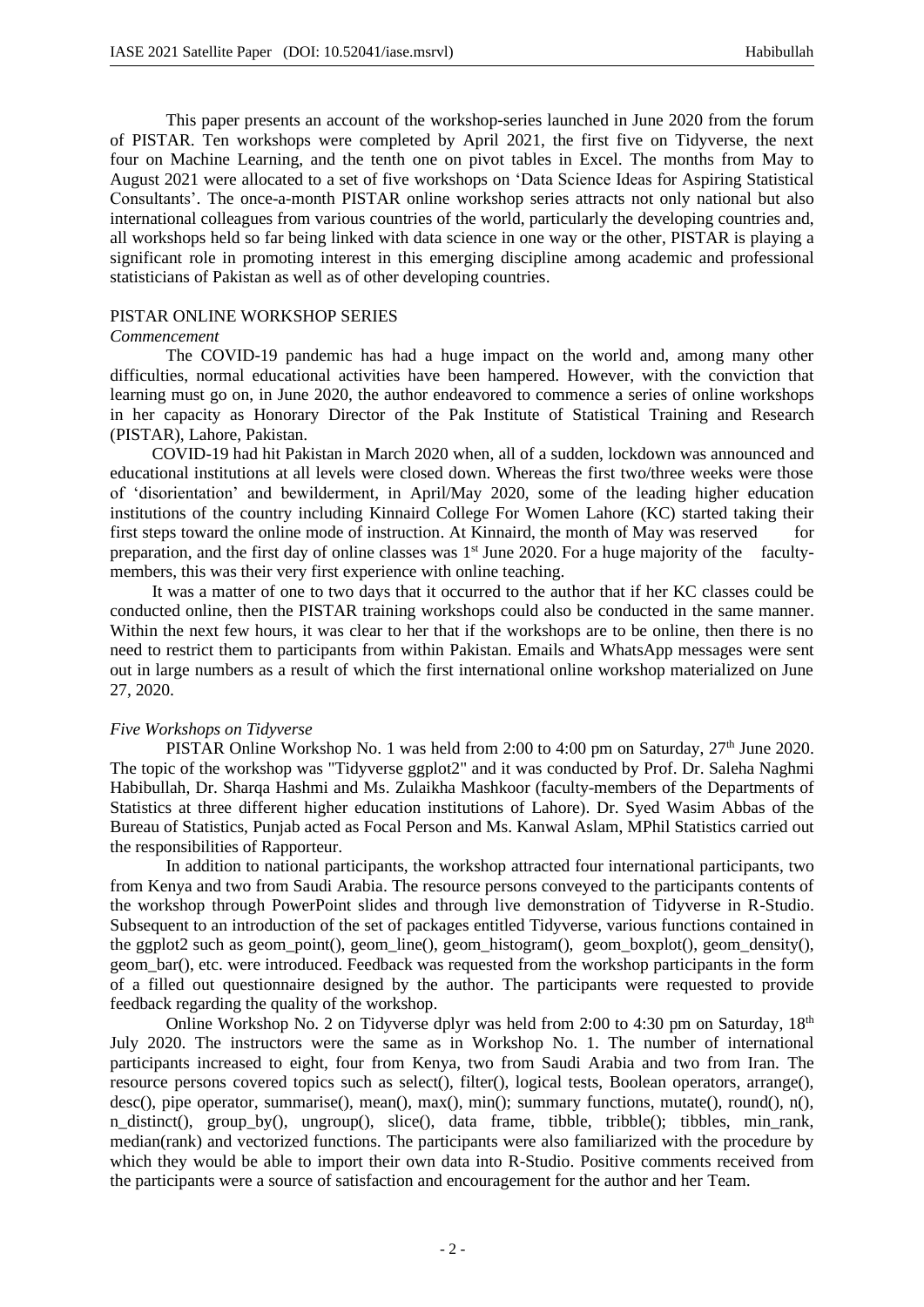Online Workshops 3, 4 and 5 were held on August 15, September 12 and October 3, 2020 respectively, the topics being 'Tidyverse tidyr', 'Tidyverse Data types' and 'Tidyverse Modelr'. Topics covered include the definition of tidy data, functions such as gather(), spread(), View(), separate(), unite(), missing values, drop na(), logicals, str sub(), gss cat(), levels(), fct infreq(), fct rev(), fct recode(), fct collapse(), fct lump(), hms(), ymd(), simple linear regression: lm(), tidy(), glance(), augment(), multiple regression, geom\_smooth(), add\_predictions(), add\_residuals(), spread\_residuals() and gather\_residuals().

Prior to Online Workshop No. 3, it occurred to the author that it will be a good idea to invite the international participants to give presentations during the workshops. Mr. Mawora Thomas Mwakudisa from Kenya gave a presentation on an elaborate analysis of rainfall data collected by farmers over a period of one year in Western Kenya in Online Workshop No. 3. Dr. Najla Muhammad Qarmalah from Saudi Arabia gave an insightful talk on 'k-Boxplots for Mixture Data' in Online Workshop No. 4 and Dr. Reza Arabi Belaghi from Iran presented a talk on the utilization of a variety of Tidyverse functions on American Baseball data in Online Workshop No. 5.

Subsequent to the first two workshops, the author contemplated that the appeal of the workshops would be enhanced by inviting eminent statisticians from various countries of the world to render Invited Talks during the workshop sessions. Dr. David Stern (UK), Member ISI Task Force on Capacity Building delivered an interesting and horizon-widening talk on the topic "R's grammar: the Tidyverse!" during Online Workshop No. 3, Dr. Shahjahan Khan (Australia) gave an insightful talk on "Data Revolution and Statistics: Reshaping Society & Science" during Online Workshop No. 4 and, upon being invited again, Dr. David Stern talked about "The Place of Statistics in the Age of Data Science" in the fifth workshop of the series.

### *Four Workshops on Machine Learning*

Subsequent to five successive workshops on Tidyverse, a series of four online workshops on Machine Learning (Levels 1, 2, 3 and 4) was organized by PISTAR on the afternoons of Sundays,  $15<sup>th</sup>$  November 2020,  $13<sup>th</sup>$  December 2020,  $10<sup>th</sup>$  January 2021 and  $7<sup>th</sup>$  February 2021 (Online Workshops No. 6 to No. 9). The workshops were conducted by Dr. Reza Arabi Belaghi (Resource Person) and Dr. Alireza Safariyan (Co-Resource Person) from Iran. The workshops attracted between 24 and 36 national and between 7 and 9 international participants. The resource persons delivered the contents of the workshop through PowerPoint slides and through live demonstrations of Machine Learning in R-Studio. Topics such as Decision Trees, Random Forests, Boosting Methods, Linear Support Vector Machine (SVN) Linear Regression, Multiple Regression, Types of Regression, Clustering, Principal Component Analysis, Factor Analysis, Artificial Neural Networking and Deep Learning were discussed. Feedback from the participants testified to the quality of the presentations made by the two resource persons and indicated the success of the workshop series.

The series of invited talks that was initiated with effect from Online Workshop No. 3 continued during the four workshops on Machine Learning. Dr. Donna LaLonde of the American Statistical Association (ASA) gave an interesting presentation on "ASA: Promoting the Practice and Profession of Statistics" during Online Workshop No. 6. Dr. Ayse Bilgin (Australia), President-Elect, International Association for Statistical Education (IASE) talked about Machine Learning Applications for Health Problems during Online Workshops No. 7 and No. 8. Dr. Marina Meila (USA) gave an insightful talk on Classic and Modern Data Clustering during Online Workshop No. 9.

## *Workshop on Pivot Tables for Data Science*

PISTAR Online Workshop No. 10 was held from 2:00 to 5:00 pm PKT on Sunday, 10<sup>th</sup> April 2021. The topic of the Workshop was "Pivot Tables for Data Science" and the resource person was Mr. Muhammad Jawad Mirza from Pakistan. The workshop was attended by eight national and four international participants. The resource person conducted the workshop in two parts. Part 1 included 'Introduction and Importance', 'Data Handling Approaches', 'Lists and Tables in Excel' and 'Pivot Tables - a magical tool: Think, Drag and Drop, and it is Done' whereas Part 2 covered 'Pivot Tables from External Sources', 'If Data size is bigger than Excel Sheet then Where To Go?', 'Using Power Query for Pivot Tables', 'Combining, Importing, Cleaning Data' and 'Using Power Pivot for Big Data'. The contents of the workshop were delivered through live demonstrations in Excel.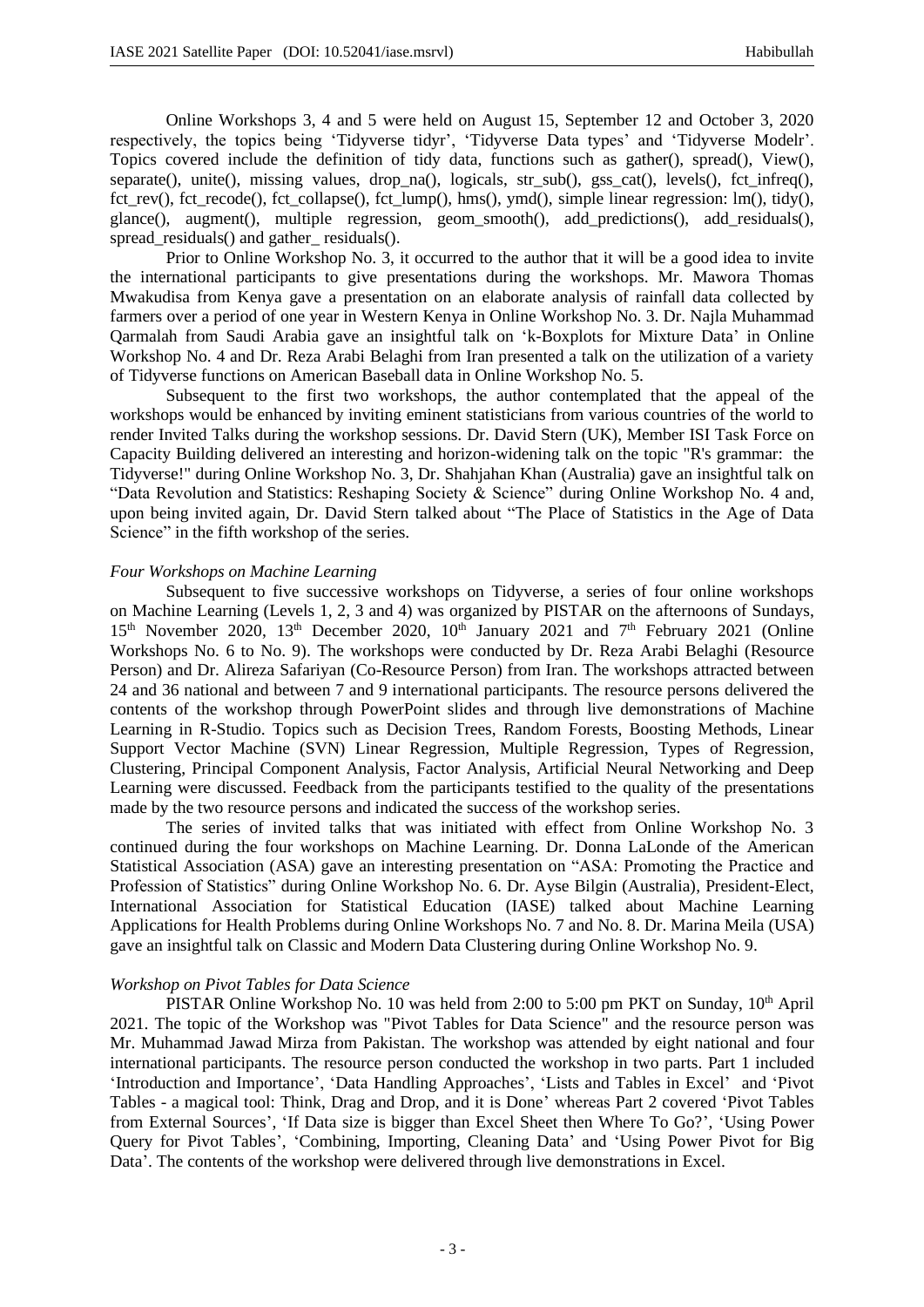The workshop session began with an Invited Talk by Prof. Olawale Awe from Nigeria. The title of the talk was 'Bayesian Dynamic Regression of Climate Data: A Change-Point Analysis'. Towards the end of his presentation, the invited speaker expressed a desire for *collaborations* with reference to climate research.

## *Five Workshops on Data Science Ideas for Statistical Consulting*

PISTAR Online Workshop Nos. 11 to 15 were reserved for a workshop series entitled "Data Science Ideas for Aspiring Statistical Consultants". The five workshops were to be conducted by Prof. Roger Stern and Dr. David Stern from the United Kingdom on 23<sup>rd</sup> May, 13<sup>th</sup> June, 04<sup>th</sup> July, 25<sup>th</sup> July and 15<sup>th</sup> August, 2021 (all Sundays). Each workshop was to be held from 3:00 to 6:00 pm Pakistan Standard Time. The first workshop attracted 34 participants, nine of whom were from various countries of the world including one each from Argentina, Nigeria, Kenya, Germany, United Kingdom, Philippines and Australia, and two from Turkey. The workshop started with a presentation on 'Being Statistical Consultants' followed by participatory introduction of participants, introduction to Moodle, resource persons' remarks regarding the importance of adaptability, a presentation entitled 'Is Data Science unifying approaches to working with data?', a brief interactive session on dealing with data, and resource persons' remarks regarding the importance of problem-solving. Towards the end of the session, a number of participants expressed their opinions regarding the quality of the workshop. The positive remarks by participants from various countries were a source of satisfaction for both the resource persons and the workshop organizers.

It occurred to the author that the goal of achieving maximum benefit from the workshop series by Roger and David Stern will not be realized unless and until workshop participants engage in study and practice of materials posted by the resource persons on Moodle. This prompted the launch of relatively informal two-hour-long online *preparatory sessions* convened and conducted by the author herself. Four successful preparatory sessions prior to Workshop No. 3 paved the way for further such meetings, the benefits of which would include not only better understanding of data science but also a congenial atmosphere that would lead to long-term professional interactions.

## FEEDBACK FROM PARTICIPANTS

In the end of May 2021, the author administered a questionnaire on participants who had attended a number of online workshops organized by PISTAR during the past one year. The questions as well as the responses to some of the important questions are presented below:

- 1. Approximately how many PISTAR Online Workshops have you attended?
- 2. How did you come to know about these workshops?
- 3. To what extent have these workshops turned out to be a learning experience for you?
- Participant from Argentina: *These workshops have opened a range of new horizons for me, thanks to this learning experience.*
- Participant from Iran: *I have learned a lot of applied materials from the sessions. However, I believe they are somehow quick and should be more focused.*
- Participant from Pakistan: *It is a good learning platform. But my concern is with installing R software...*
- Participant from Pakistan: *The workshops were horizon widening. It provides the platform to learn about the new data analytics techniques used around the globe.*
- 4. What aspects of the Workshops do you enjoy?
- Participant from Iran: *(a) Diverse learning materials, (b) Very organized workshops,(c) Friendly learning atmosphere, (d) Teachers are very good.*
- Participant from Kenya: *Well thought out presentations, representation of multinationals, active learning, and getting resources to relearn.*
- Participant from Pakistan: *Discussion by expert statisticians.*
- Participant from Egypt: *I like the international nature of the series; both the speakers and the audience. I also liked that you shared the Workshop material with the audience. The selections of speakers and topic were excellent. I sincerely wish to congratulate you on your efforts and success.*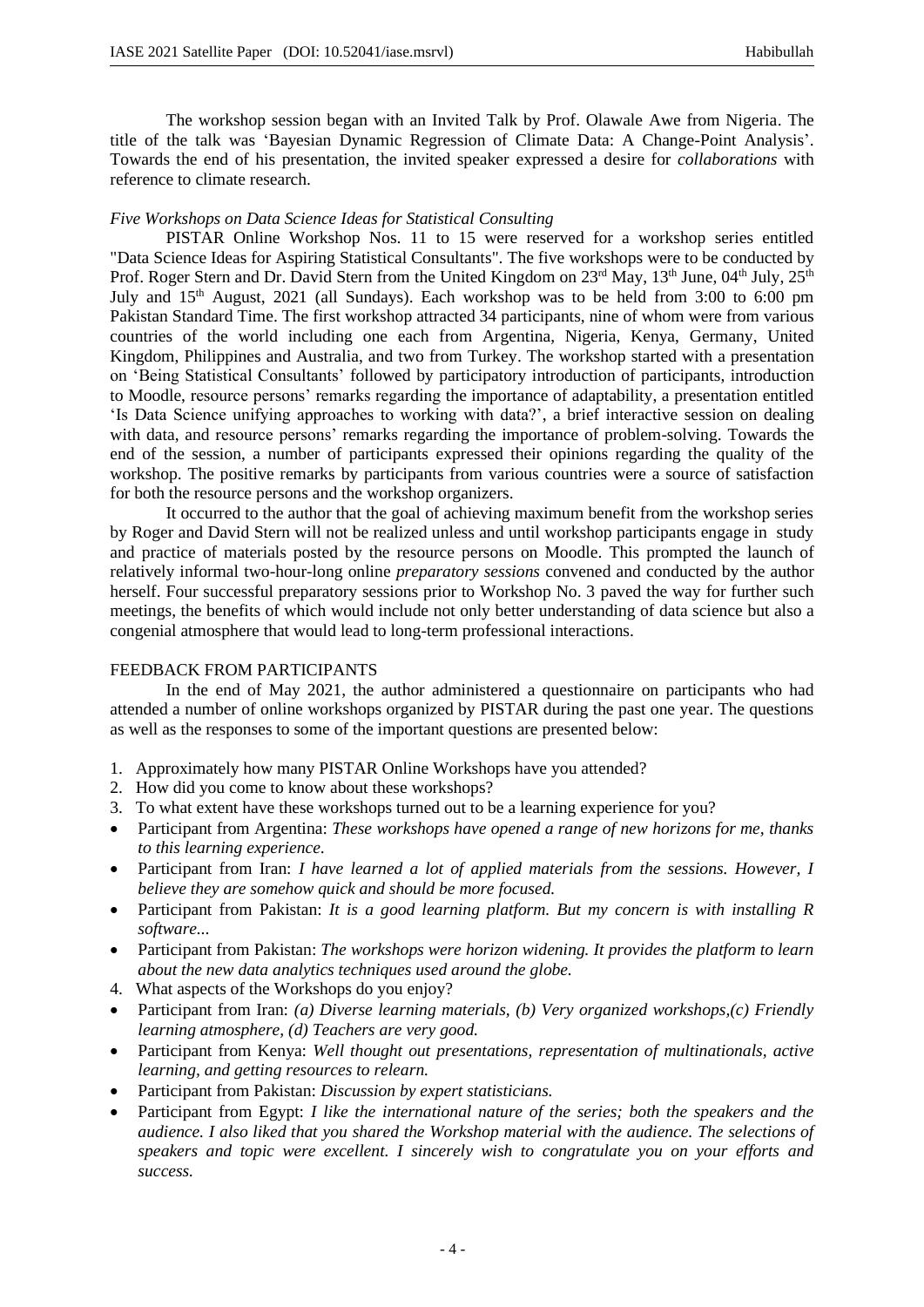- Participant from Australia: *The aspects I enjoyed is being able to see colleagues from other countries although we are unable to travel to places due to COVID-19.*
- 5. What aspects of the Workshops do you not enjoy?
- Participant from Kenya: *In some cases it's fast paced, and sometimes the language accent is hard to follow.*
- Participant from Egypt: *Sunday is a working day for us in Egypt. So, if it is possible to do them on Saturday I will be able to attend more of them.*
- Participant from Pakistan: *Sound quality is not good sometimes. R software is not easy to install and run.*
- Participant from Pakistan: *The workshops could be improved by allotting less time for the introduction of the trainers so that more time should be allocated for the learning process.*
- Participant from Australia: *Not enjoy part is the breaks are too little (i.e. 5 or 7 minutes*  $\circled$ *)*
- 6. Is there anything that makes these workshops different from Workshops organized by other organizations?
- Participant from Kenya: *I can't compare, but I found the experience to be a good return to my monetary investment. And possibly the personalized follow ups by the team makes PISTAR very special to me.*
- Participant from Pakistan: *Selection of resource persons.*
- Participant from Pakistan: *PISTAR online workshops are more regular (than those organized by other organizations), which is commendable.*
- Participant from Australia: *They are different in a sense that they are longer. They are better in a sense that there are more interactions in PISTAR workshops.*
- 7. What are your suggestions for improvement of PISTAR Workshops in the future?
- Participant from Argentina: *Keep up the enthusiasm.*
- Participant from Iran: *(a) Develop questioner with Likert scale (1-5) and ask questions there, (b) ask the needs of the participants for organizing next workshops, (c) ask the presenters to slow down for better understanding the materials, (d) give homeworks and projects to be fulfilled, and provide the certification after receiving the solved projects. This way will have better learning outcome.*
- Participant from Kenya: *Even cheaper training sessions may possibly be arranged for undergraduate students.*
- Participant from Pakistan: *The workshops should focus more on hands on training because it gives a chance to learn and practice the newly introduced concepts.*
- Participant from Egypt: *The only recommendation that I would suggest is to dedicate one (or even more workshops) to one topic only instead of having more than one topic per Workshop. This would give the speakers to discuss the details that the audience would like to know. Need more emphasis on "why" than on "how".*
- Participant from Pakistan: *Some theoretical elements should be included.*
- Participant from Australia: *Break out rooms in zoom worked really well in the last workshop. It forced people to turn their cameras on and talk to each other. I think future workshops could consider five minute or so small-group discussions to enable networking.*

Additional Remarks:

- Participant from Pakistan: *Thank you so much Mam for providing us this platform to enhance our professional and Educational skills.*
- Participant from Egypt: *The Online International Workshop-Series that you organized were great. I have enjoyed all four workshops that I attended.*

 It is a matter of satisfaction for the author and her team that, by and large, the participants found the workshops beneficial and worth their while.

## IMPLICATIONS FOR THEORY & PRACTICE

Statistics academicians/professionals living and working in developing countries should go ahead with activities such as those described in this paper without any hesitation or reservations as these are likely to bring together fellow statisticians from various parts of the world, particularly from